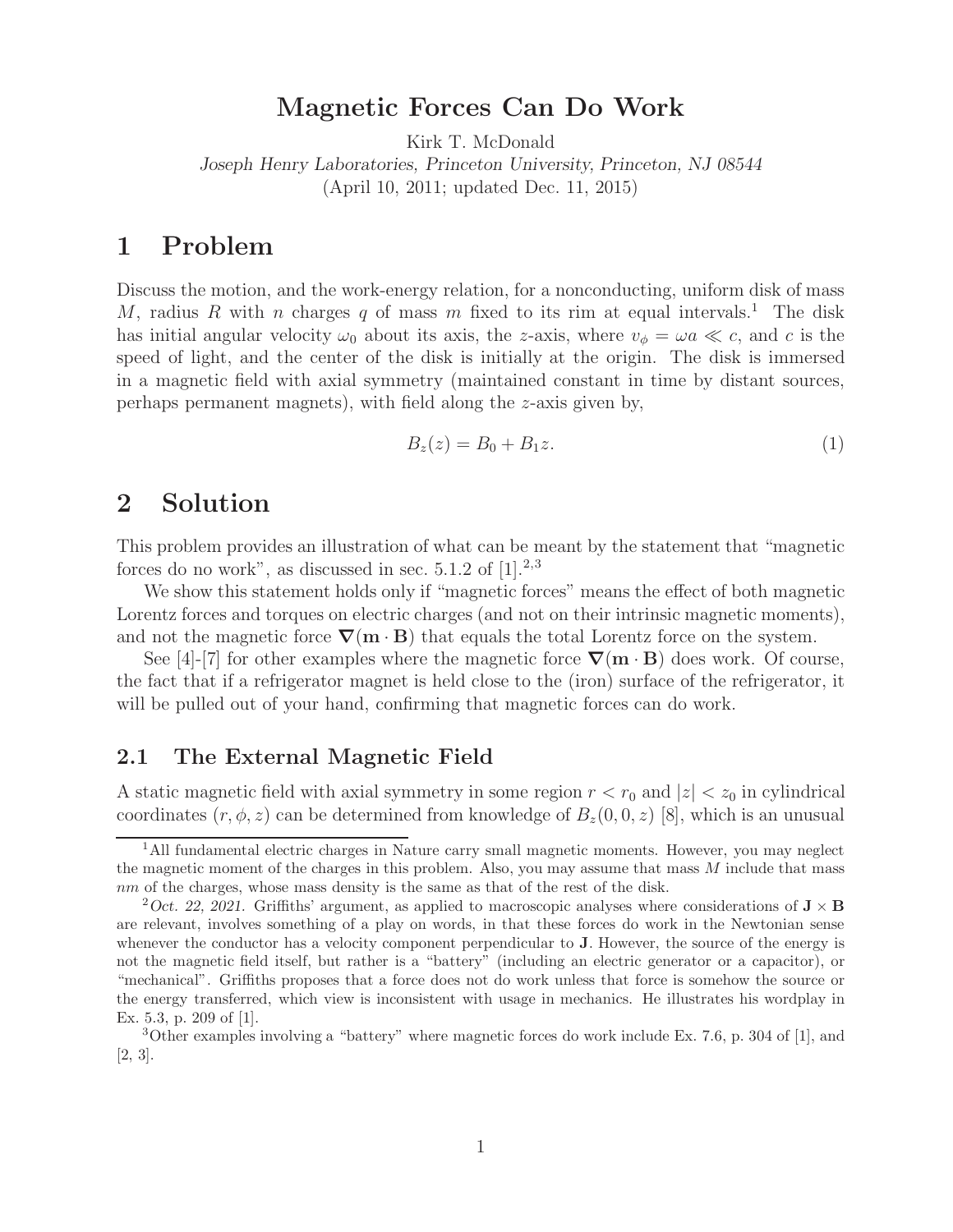"boundary condition". The determination follows from the (static) Maxwell equations for magnetic fields with axial symmetry in regions of zero current,

$$
\nabla \cdot \mathbf{B} = 0 = \frac{1}{r} \frac{\partial (rB_r)}{\partial r} + \frac{\partial B_z}{\partial z}, \qquad \left(\text{and} \qquad \nabla \times \mathbf{B} = 0, \qquad i.e., \qquad \frac{\partial B_r}{\partial z} = \frac{\partial B_z}{\partial r}\right). (2)
$$

In the present case  $\partial B_z(0,0,z)/\partial z = B_1$ . If we assume this to be independent of r (which happens to be true), then eq. (2) integrates to,

$$
B_r(r,\phi,z) = -\frac{B_1r}{2}.
$$
\n
$$
(3)
$$

If  $B_z(0, 0, z)$  had higher nonzero derivatives than the first, the forms for  $B_r$  and  $B_z$  would be more complicated [8], but here the external field is given by eq. (3) and,

$$
B_z(r, \phi, z) = B_0 + B_1 z.
$$
\n(4)

These forms obey  $\nabla \times \mathbf{B} = 0$ .

### **2.2 Analysis via the Lorentz Force**

The motion of a rigid body is determined by the external forces and torques upon it. In the present example, the only external force is the Lorentz force on the n charges. The force on one of these charges is,

$$
\mathbf{F}_{q,\text{ext}} = q \frac{\mathbf{v}_q}{c} \times \mathbf{B}_{\text{ext}} = \frac{qv_{\phi}B_z}{c} \hat{\mathbf{r}} + \frac{qv_zB_r}{c} \hat{\boldsymbol{\phi}} - \frac{qv_{\phi}B_r}{c} \hat{\mathbf{z}}
$$
  
= 
$$
\frac{q\omega R(B_0 + B_1 z)}{c} \hat{\mathbf{r}} - \frac{qv_zB_1R}{2c} \hat{\boldsymbol{\phi}} + \frac{q\omega R^2B_1}{2c} \hat{\mathbf{z}}.
$$
 (5)

The radial component of this force does no work (as the charges are at fixed radius  $R$ ). The azimuthal force, and its associated torque, try to spin the disk down, and the axial force pushes the disk in the positive z-direction. The equations of motion for the disk are,

$$
\frac{MR^2\dot{\omega}}{2} = nRF_{q,\phi} = -\frac{nq\dot{z}B_1R^2}{2c}, \qquad \dot{\omega} = -\frac{nqB_1}{Mc}\dot{z}, \qquad (6)
$$

$$
M\ddot{z} = nF_{q,z} = \frac{nq\omega R^2 B_1}{2c} \qquad \ddot{z} = \frac{nqR^2 B_1}{2Mc} \omega.
$$
 (7)

The initial conditions are  $\omega(0) = \omega_0$ ,  $\dot{\omega}(0) = 0$ ,  $z(0) = 0 = \dot{z}(0)$ , and  $\ddot{z}(0) = nq\omega_0R^2B_1/2Mc$ .

Combining equations (6) and (7), we have,

$$
\ddot{z} = -\frac{n^2 q^2 R^2 B_1^2}{2M^2 c^2} \dot{z} \equiv -\Omega^2 \dot{z}, \quad \text{with} \quad \Omega = \frac{nq R B_1}{\sqrt{2}Mc}, \tag{8}
$$

which integrates to

$$
\ddot{z} = -\Omega^2 z + \ddot{z}(0) = -\Omega^2 \left( z - \frac{\ddot{z}(0)}{\Omega^2} \right) = -\Omega^2 \left( z - \frac{M\omega_0 c}{nqB_1} \right) \tag{9}
$$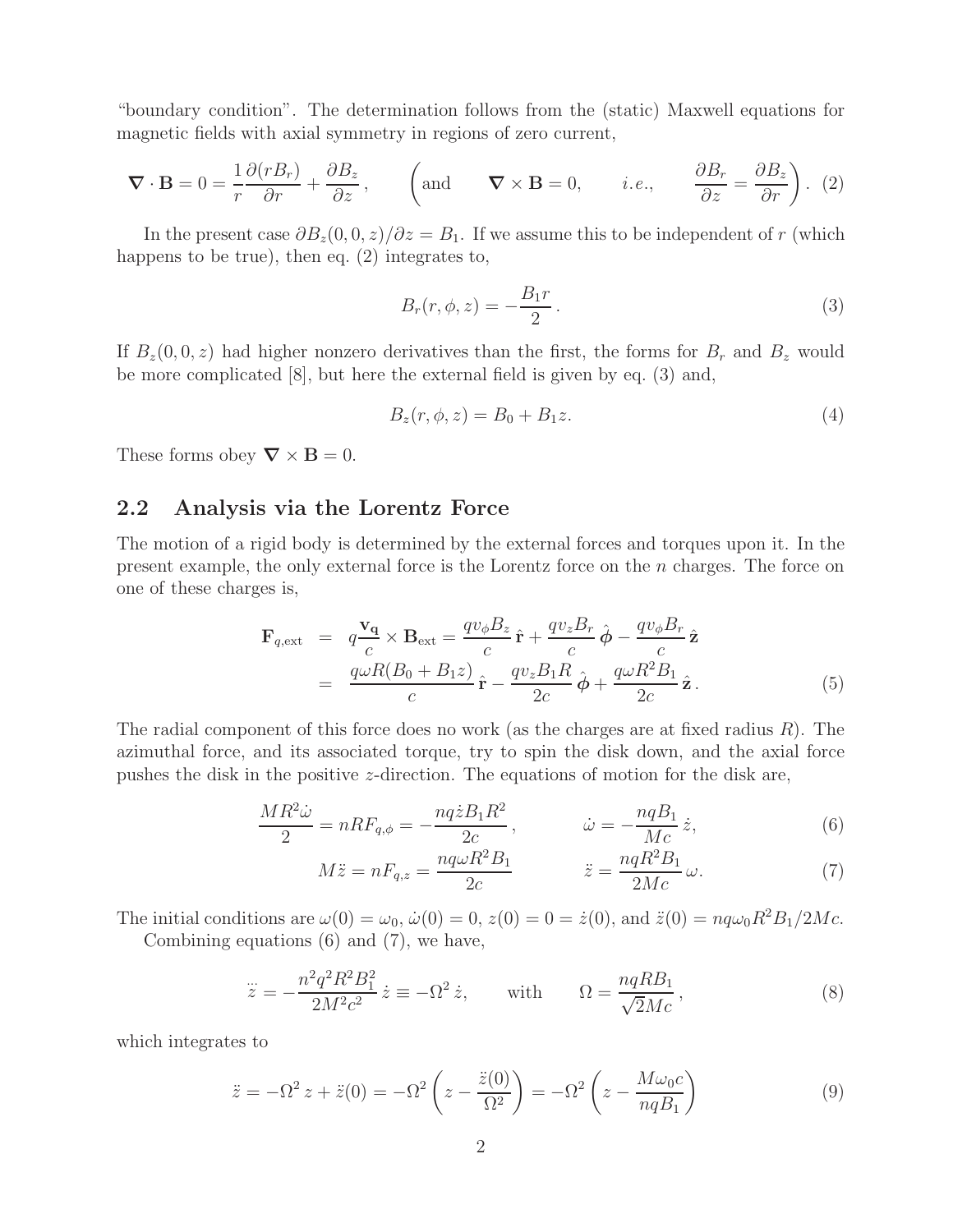The solution for this with  $z(0) = 0 = \dot{z}(0)$  is

$$
z(t) = \frac{M\omega_0 c}{nqB_1} (1 - \cos \Omega t). \tag{10}
$$

Then,

$$
\dot{z}(t) = \frac{M\omega_0 c}{nqB_1} \Omega \sin \Omega t = \frac{\omega_0 R}{\sqrt{2}} \sin \Omega t.
$$
\n(11)

The equation of motion (6) for  $\omega$  can now be written as,

$$
\dot{\omega} = -\frac{nqB_1}{Mc}\dot{z} = -\omega_0 \Omega \sin \Omega t,\tag{12}
$$

which integrates to

$$
\omega(t) = \omega_0 \cos \Omega t. \tag{13}
$$

The motion is oscillatory. At first, the center of mass of the disc speeds up along  $z$  while the angular velocity of the disk slows down. When the angular velocity reverses direction, the c.m. begins to slow down, and eventually reverses direction, *etc.*

The kinetic energy of the system is,

$$
KE = \frac{M\dot{z}^2}{2} + \frac{MR^2\omega^2}{4} = \frac{MR^2\omega_0^2\sin^2\Omega t}{4} + \frac{MR^2\omega_0^2\cos^2\Omega t}{4} = \frac{MR^2\omega_0^2}{4} = KE_0.
$$
 (14)

The kinetic energy is constant, and no net work is done on the system. The work done by the Lorentz magnetic force on the system in changing the center-of-mass velocity is equal and opposite to the work by the Lorentz magnetic torque in changing the angular velocity.

The sum of the work done by the magnetic forces on the charges of a system (which includes work done by magnetic torques) is always zero, but the work done by the sum of the magnetic forces on the charges (which changes the translational kinetic energy) can be nonzero.

*A variant on this problem would be to suppose the angular velocity*  $\omega_0$  *is kept constant by some mechanism that can apply torques to the disk, while permitting it to slide along the* z*-axis. In this case the disk would have constant linear acceleration along the* z*-axis, and the mechanism would have to apply an ever stronger torque to counteract the rising magnetic toque. The positive work done by the total Lorentz magnetic force in increasing the translational kinetic energy of the disk would be equal and opposite to the negative work done by the Lorentz magnetic torque.*

*Another variant is to suppose that the center of the disk is fixed, but that it is free to spin. In this case the azimuth force on a charge vanishes in eq. (5), and the radial and axial forces do no work because there is no radial or axial motion, and the angular velocity is constant.*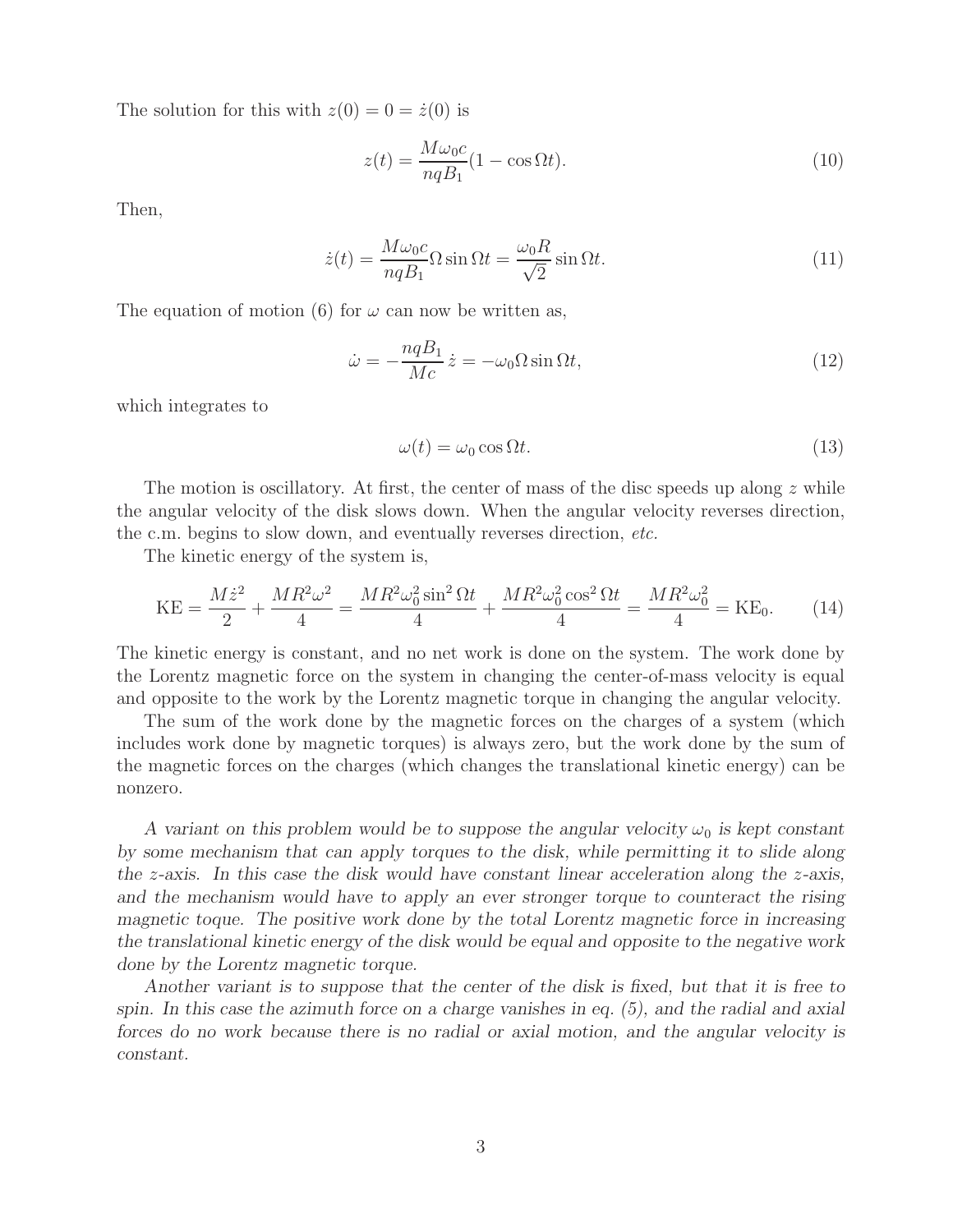#### **2.3 Analysis via the Magnetic Moment of the Spinning Disk**

Instead of emphasizing the Lorentz force law, we can give prominence to the magnetic moment of the spinning, charged disk,

$$
\mathbf{m} = \frac{\sum q \mathbf{r}_q \times \mathbf{v}_q}{2c} = \frac{nq\omega R^2}{2c} \hat{\mathbf{z}}.
$$
 (15)

The total electromagnetic force on the disk is the sum for the Lorentz forces (5),

$$
\mathbf{F} = \sum \mathbf{F}_{q,\text{ext}} = \frac{nq\omega R^2 B_1}{2c} \hat{\mathbf{z}} = \nabla(\mathbf{m} \cdot \mathbf{B}), \qquad (16)
$$

recalling eq. (1) for the external magnetic field.

Comparing with sec. 2.2, we see that with  $\mathbf{v} = \dot{z} \hat{z}$  as the center-of-mass velocity of the disk, then,

$$
\mathbf{F} \cdot \mathbf{v} = \frac{d\mathbf{KE}_{\text{translation}}}{dt} \neq 0. \tag{17}
$$

Hence, magnetic forces can do work, if the term "magnetic forces" simply means the total Lorentz force on the system, which is the force (16) on the magnetic moment in the present case.

The torque on the  $n$  charges is,

$$
\tau = \sum \mathbf{r}_q \times \mathbf{F}_q = -\frac{nq \dot{z} B_1 R^2}{2c} \hat{\mathbf{z}} = -\frac{\dot{z} B_1}{\omega} \mathbf{m} = -\frac{B_1 R \tan \Omega t}{\sqrt{2}} \mathbf{m}.
$$
 (18)

This is not of the form  $\tau = \mathbf{m} \times \mathbf{B}$  that holds for magnetic dipoles which are physically small compared to the length scale for changes in **B**.

# **References**

- [1] D.J. Griffiths, *Introduction to Electrodynamics*, 3rd ed. (Prentice Hall, 1999), http://kirkmcd.princeton.edu/examples/EM/griffiths\_em3.pdf
- [2] K.T. McDonald, *Ball-Bearing Motor* (May 17, 2011), http://kirkmcd.princeton.edu/examples/motor.pdf
- [3] K.T. McDonald, *Capacitor-Driven Railgun: Magnetic Fields Doing Work* (Dec. 28, 2015), http://kirkmcd.princeton.edu/examples/railgun.pdf
- [4] K.T. McDonald, *A Magnetic Linear Accelerator* (Mar. 3, 2003), http://kirkmcd.princeton.edu/examples/lin\_accel.pdf
- [5] R.J. Deissler, *Dipole in a magnetic field, work, and quantum spin*, Phys. Rev. E **77**, 036609 (2008), http://kirkmcd.princeton.edu/examples/EM/deissler\_pre\_77\_036609\_08.pdf
- [6] J. Gates, *Magnetic force and work: an accessible example*, Phys. Ed. **49**, 299 (2014), http://kirkmcd.princeton.edu/examples/EM/gates\_pe\_49\_299\_14.pdf